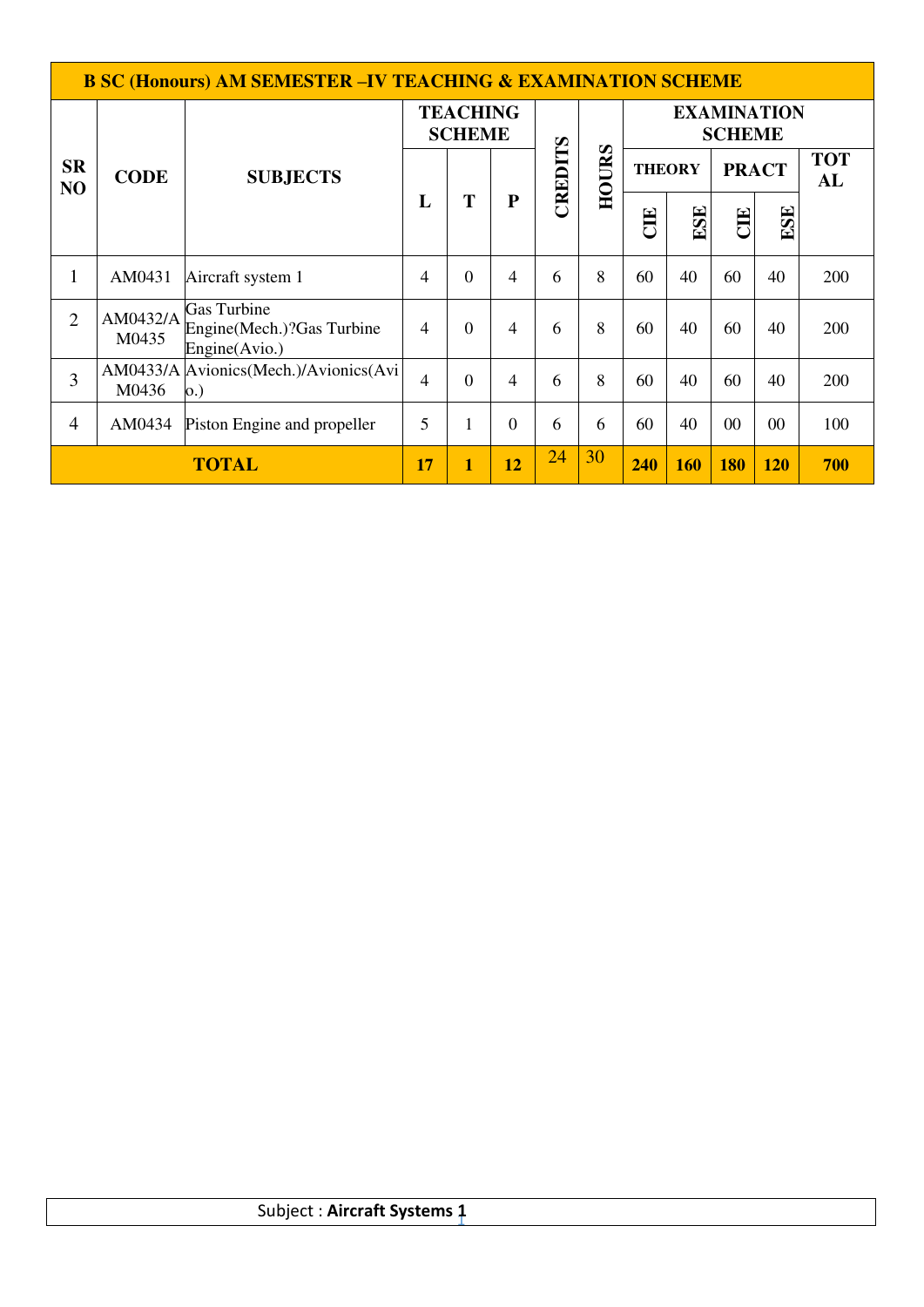| Program: B SC (Honours) AM |                 |                        |                |                                                          | Subject Code: AM0431                                        |                                                                                  | Semester: IV                                                                        |              |
|----------------------------|-----------------|------------------------|----------------|----------------------------------------------------------|-------------------------------------------------------------|----------------------------------------------------------------------------------|-------------------------------------------------------------------------------------|--------------|
|                            |                 | <b>Teaching Scheme</b> |                |                                                          | <b>Examination Evaluation Scheme</b>                        |                                                                                  |                                                                                     |              |
| Lectu<br>re                | <b>Tutorial</b> | <b>Practical</b>       | <b>Credits</b> | <b>University</b><br><b>Theory</b><br><b>Examination</b> | <b>University</b><br><b>Practical</b><br><b>Examination</b> | <b>Continuous</b><br><b>Internal</b><br>Evaluation<br>$(CIE)$ -<br><b>Theory</b> | <b>Continuous</b><br><b>Internal</b><br>Evaluation<br>$(CIE)$ -<br><b>Practical</b> | <b>Total</b> |
| 4                          |                 | 4                      | 6              | 60                                                       | 60                                                          | 40                                                                               | 40                                                                                  | 200          |

#### **Course Objectives :**

- 1. Study about Aircraft Weight and Balance & Aircraft Handling & Storage.
- 2. Study about Air Conditioning and Cabin Pressurization (ATA 21).
- 3. Study about equipment and furnishings (ATA 25).
- 4. Study about flight controls (ATA 27), fuel Systems (ATA 28), hydraulic Power (ATA 29).
- 5. Study about Ice and Rain Protection (ATA 30), Landing Gear (ATA 32).
- 6. Inspection of lightning strikes.

#### **Course Outcomes :**

- CO 1: Use of fire extinguisher on types of fire. [BT-3]
- CO 2: Choose fueling grade for particular aircraft. [BT-4]
- CO 3: Measure the control cable tension by tensiometer. [BT-5]
- CO 4: Examine the aircraft mechanical, hydraulic, pnumatical and light system CO 5: Explain
- primary and secondary control surfaces. [BT-2]
- CO 6: Setup the equipment for weighing an aircraft. [BT-6]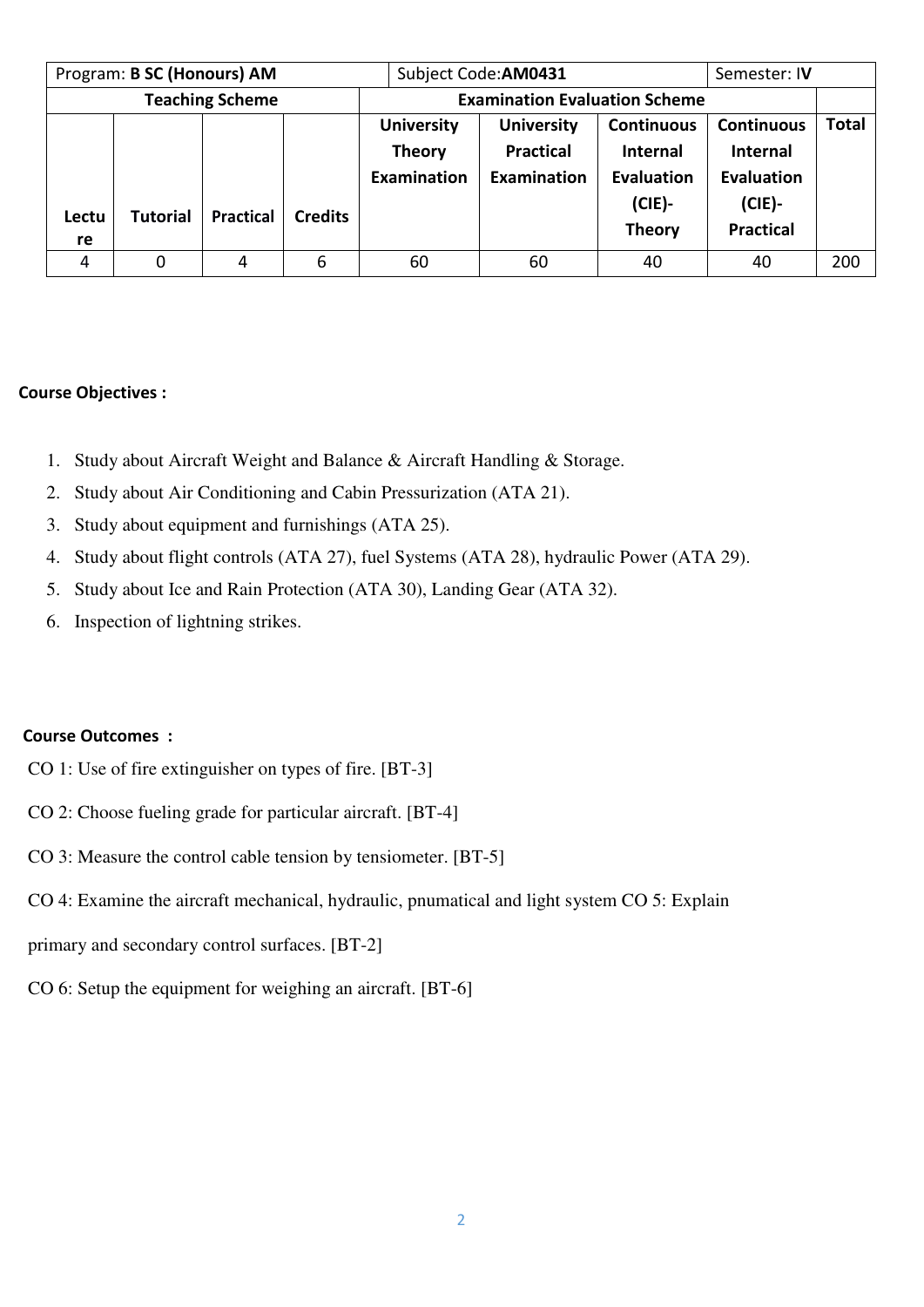| Unit 1                  | <b>Aircraft Electrical Power System (ATA 24)</b><br>Batteries Installation and Operation; DC power generation; AC power generation; Emergency power<br>generation; Voltage regulation; Power distribution; Inverters, transformers, rectifiers; Circuit<br>protection; External/Ground power;                                                                                                                                                                                                                                                                                                                                                                                                                                                           | <b>15 Hrs.</b> |  |  |  |  |
|-------------------------|---------------------------------------------------------------------------------------------------------------------------------------------------------------------------------------------------------------------------------------------------------------------------------------------------------------------------------------------------------------------------------------------------------------------------------------------------------------------------------------------------------------------------------------------------------------------------------------------------------------------------------------------------------------------------------------------------------------------------------------------------------|----------------|--|--|--|--|
|                         | <b>Aircraft Lights System (ATA 33)</b><br>External: navigation, anti-collision, landing, taxiing, ice; Internal: cabin, cockpit, cargo; Emergency<br>Lights.                                                                                                                                                                                                                                                                                                                                                                                                                                                                                                                                                                                            |                |  |  |  |  |
| Unit 2                  | <b>Instrument System (ATA 34)</b><br>Direct reading pressure and temperature gauges; Temperature indicating systems; Fuel quantity<br>indicating systems; Gyroscopic principles; Artificial horizons; Attitude director, direction indicator,<br>horizontal situation indicator, turn and slip indicators, turn coordinator; Directional gyros; Ground<br>Proximity Warning Systems; Compass systems: direct reading, remote reading; Flight Data<br>Recording systems; Stall warning systems and angle of attack indicating systems; Vibration<br>measurement and indication; Glass cockpit.<br>Oxygen System (ATA 35)<br>System lay-out: cockpit, cabin; Sources, storage, charging and distribution; Supply regulation;<br>Indications and warnings; | <b>15 Hrs.</b> |  |  |  |  |
| Unit 3                  | Fire Protection (ATA 26)<br>(a) Fire and smoke detection and warning systems; Fire extinguishing systems; System tests.<br>(b) Portable fire extinguisher.<br>Water/Waste (ATA 38)                                                                                                                                                                                                                                                                                                                                                                                                                                                                                                                                                                      | <b>10 Hrs.</b> |  |  |  |  |
|                         | Water system lay-out, supply, distribution, servicing and draining; Toilet system lay-out, flushing and<br>servicing; Corrosion aspects.                                                                                                                                                                                                                                                                                                                                                                                                                                                                                                                                                                                                                |                |  |  |  |  |
| Unit 4                  | <b>Integrated Modular Avionics (ATA42)</b><br>Functions that may be typically integrated in the Integrated Modular Avionic (IMA) modules are,<br>among others: Bleed Management, Air Pressure Control, Air Ventilation and Control, Avionics and<br>Cockpit Ventilation Control, Temperature Control, Air Traffic Communication,                                                                                                                                                                                                                                                                                                                                                                                                                        | 20 Hrs.        |  |  |  |  |
|                         | Avionics Communication Router, Electrical Load Management, Circuit Breaker Monitoring,<br>Electrical System BITE, Fuel Management, Braking Control, Steering Control, Landing Gear<br>Extension and Retraction, Tyre Pressure Indication, Oleo Pressure Indication, Brake Temperature<br>Monitoring, etc.; Core System; Network Fundamentals of automatic flight control including working<br>principles and current terminology;                                                                                                                                                                                                                                                                                                                       |                |  |  |  |  |
|                         | Flight Director System; Command signal processing; Modes of operation: roll, pitch and yaw<br>channels; Yaw dampers; Auto-throttle systems; Automatic Landing Systems: principles and<br>categories, modes of operation, Approach, glideslope, land, go-around, system monitors and failure<br>conditions. FBW-Fly by Wire<br>Components<br><b>Door and Door Warning</b><br>Type of Doors. Sensors, Escape Slides, Door warning systems, Inspections techniques                                                                                                                                                                                                                                                                                         |                |  |  |  |  |
| <b>Reference Books:</b> |                                                                                                                                                                                                                                                                                                                                                                                                                                                                                                                                                                                                                                                                                                                                                         |                |  |  |  |  |
|                         | Aviation Electronics by Keith W Bose                                                                                                                                                                                                                                                                                                                                                                                                                                                                                                                                                                                                                                                                                                                    |                |  |  |  |  |
|                         | Aircraft Instruments-by E.H.J.Pallett                                                                                                                                                                                                                                                                                                                                                                                                                                                                                                                                                                                                                                                                                                                   |                |  |  |  |  |
|                         | Aircraft Instruments-by C.A. Williams                                                                                                                                                                                                                                                                                                                                                                                                                                                                                                                                                                                                                                                                                                                   |                |  |  |  |  |
|                         | Avionics Systems operation & Maintenance by James W Wasson Principles of Servo                                                                                                                                                                                                                                                                                                                                                                                                                                                                                                                                                                                                                                                                          |                |  |  |  |  |
|                         | mechanism-by A Typers & R.B.Miles                                                                                                                                                                                                                                                                                                                                                                                                                                                                                                                                                                                                                                                                                                                       |                |  |  |  |  |
|                         | Aircraft Electricity and electronics-by Bent McKinley and also by Eismin/Bent McKinley                                                                                                                                                                                                                                                                                                                                                                                                                                                                                                                                                                                                                                                                  |                |  |  |  |  |
|                         | Civil Aircraft Inspection Procedure (CAP 459) - Part II Aircraft                                                                                                                                                                                                                                                                                                                                                                                                                                                                                                                                                                                                                                                                                        |                |  |  |  |  |
|                         | The Mechanism of Inertial Position and Heading Indication by Winston Merkey John Hovorka                                                                                                                                                                                                                                                                                                                                                                                                                                                                                                                                                                                                                                                                |                |  |  |  |  |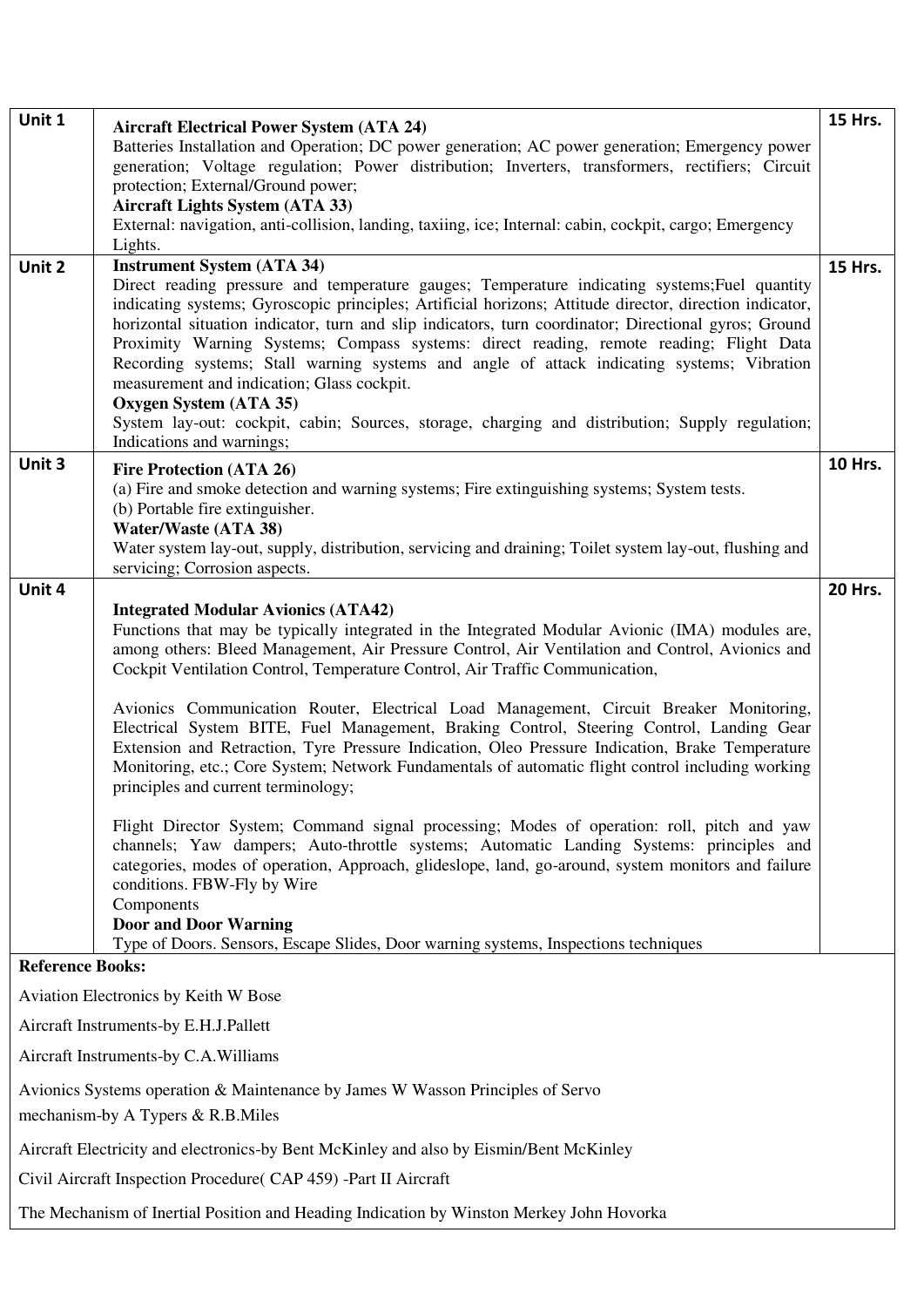#### **List of Practicals:**

- Reading and interpretation of electrical schematic and wiring diagrams and Identification of components of electrical power supply system.
- Replacement of switches and circuit breakers and system check
- Installation and operation check of Batteries in aircraft
- Generator power check / voltage adjustment.
- Internal lighting, replace bulb and filament.
- Operational check of GPWS
- Operational checkup of stall warning system and angle of attack indicating system
- Operational check of temperature indicating system
- 9 Gyroscopic Instrument component replacements and functional tests.
- Inspection and operation check of fuel quantity indication
- Functional check of RR compass
- Removal and Installation of Crew O2 system component
- Identification of FDR system components
- Check operation of fire / smoke detection and warning system.
- Identification of components of door warning system and its operation check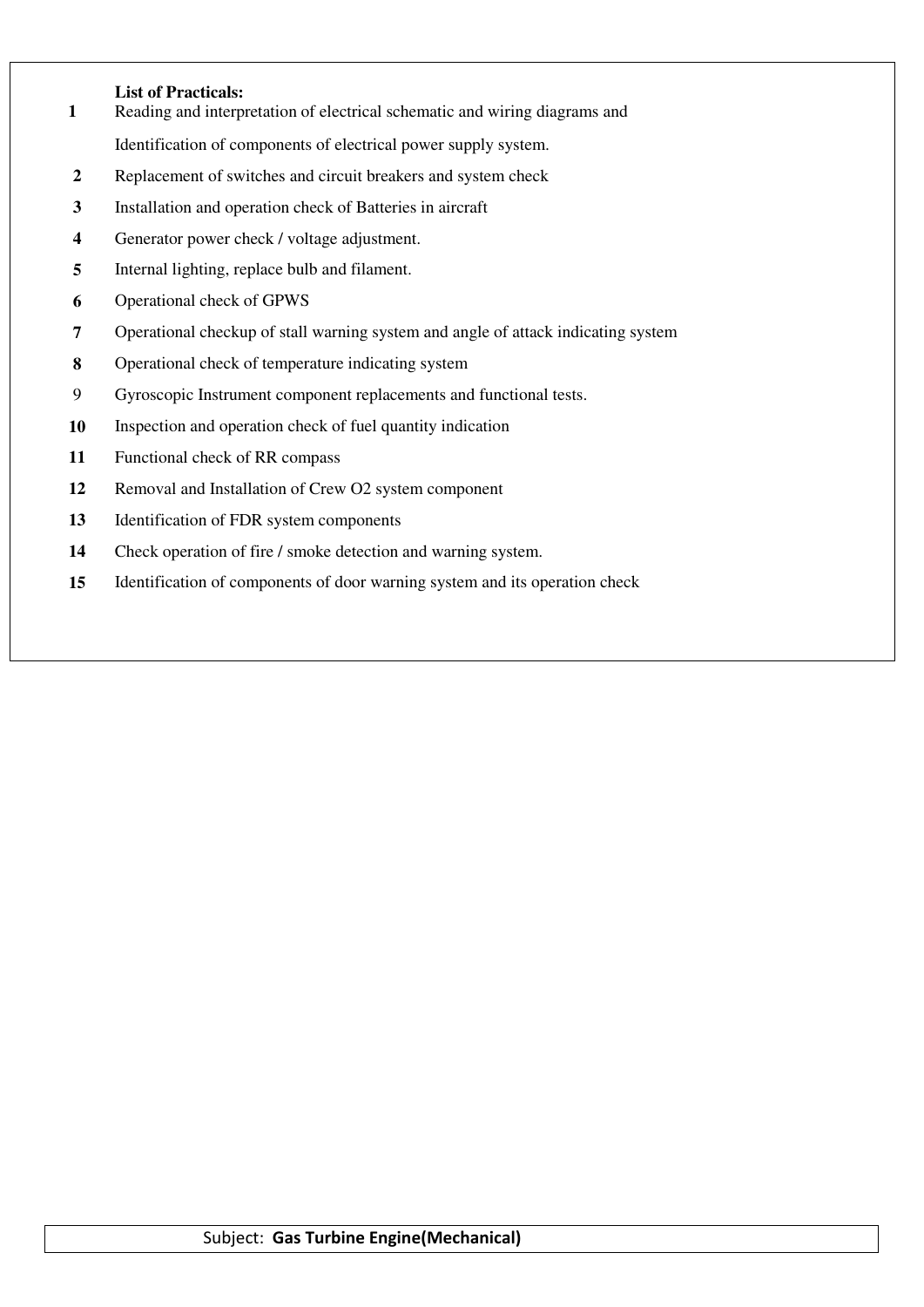|             | Program: B Sc (Honours) AM |                        |                |                                                   | Subject Code: AM0432                                 |                                                                                         |                                                                                            |              |
|-------------|----------------------------|------------------------|----------------|---------------------------------------------------|------------------------------------------------------|-----------------------------------------------------------------------------------------|--------------------------------------------------------------------------------------------|--------------|
|             |                            |                        |                |                                                   |                                                      |                                                                                         |                                                                                            |              |
|             |                            | <b>Teaching Scheme</b> |                |                                                   | <b>Examination Evaluation Scheme</b>                 |                                                                                         |                                                                                            |              |
| Lectu<br>re | <b>Tutorial</b>            | <b>Practical</b>       | <b>Credits</b> | <b>University</b><br><b>Theory</b><br>Examination | <b>University</b><br><b>Practical</b><br>Examination | <b>Continuous</b><br><b>Internal</b><br><b>Evaluation</b><br>$(CIE)$ -<br><b>Theory</b> | <b>Continuous</b><br><b>Internal</b><br><b>Evaluation</b><br>$(CIE)$ -<br><b>Practical</b> | <b>Total</b> |
| 4           | 0                          | 4                      | 6              | 60                                                | 60                                                   | 40                                                                                      | 40                                                                                         | 200          |

## **Course Objectives:**

- 1. Introduction about gas turbine.
- 2. Study about engine performance.
- 3. Study about compressor, combustion section, turbine section.
- 4. Study of bearing & seals.
- 5. Study about Lubricants & Fuels.
- 6. Study of fuel system & air system.

# **Course Outcomes :**

- CO 1: Explain how thrust can be improve in Aircraft. [BT-2]
- CO 2: Calculate the total thrust acting on an aircraft. [BT-3]
- CO 3: Assembling of various components of starting and ignition system of a jet engine. [BT-6]
- CO 4: Illustrate how power plant installed and basic thing related with engine storage and preservation. [BT-4]
- CO 5: Define basic components of jet engine according to their use and its function. [BT-1]
- CO 6: Describe Constructional features and principles of operation of combustion section.

[BT-2]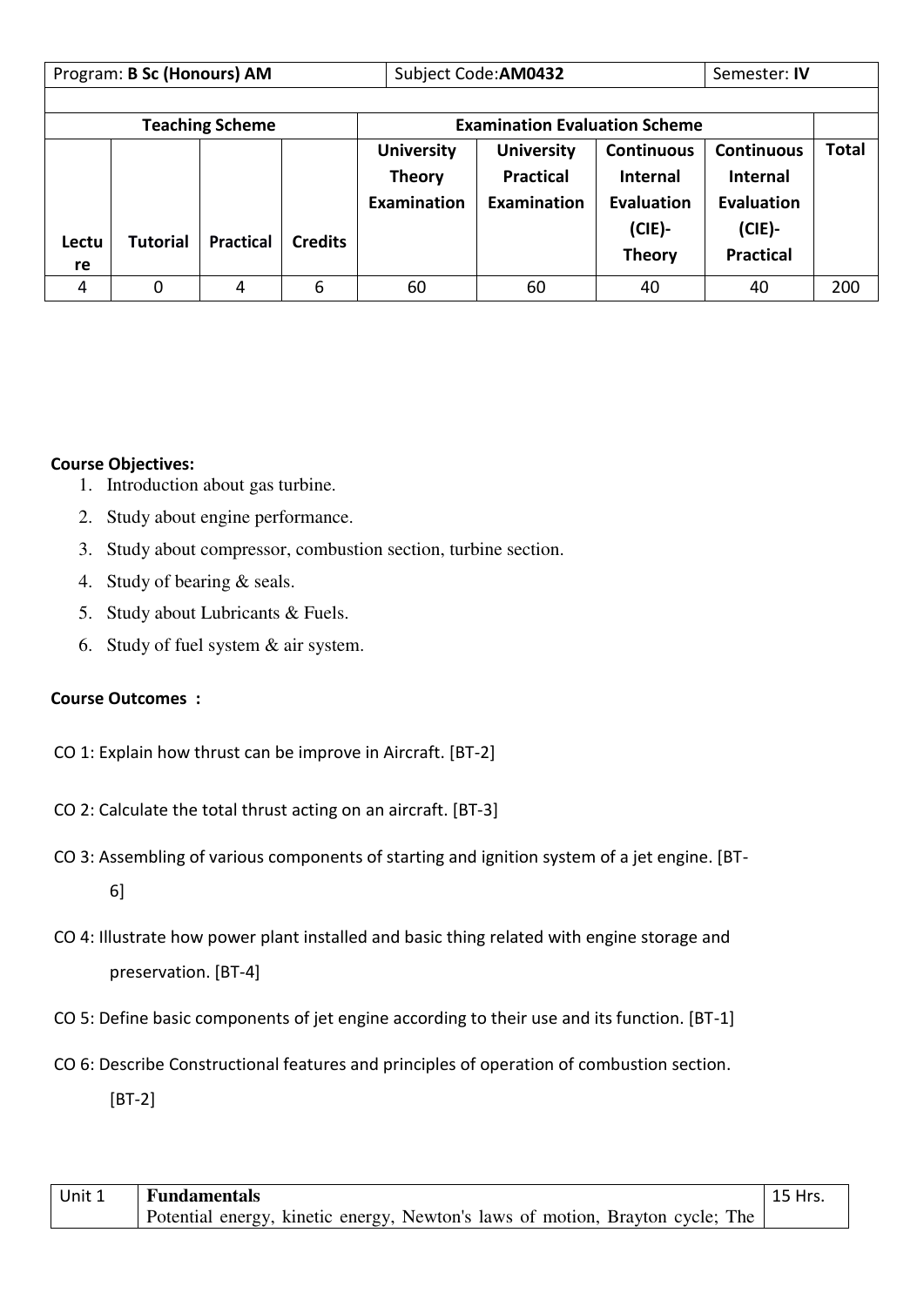|        | relation ship between force, work, power, energy, velocity, acceleration;              |         |
|--------|----------------------------------------------------------------------------------------|---------|
|        | Constructional arrangement and operation of turbojet, turbofan, turbo shaft,           |         |
|        | turboprop.                                                                             |         |
|        | <b>Engine Performance</b>                                                              |         |
|        | Gross thrust, net thrust, choked nozzle thrust, thrust distribution, resultant thrust, |         |
|        | thrust horsepower, equivalent shaft horsepower, specific fuel consumption;             |         |
|        | Engine efficiencies; By-pass ratio and engine pressure ratio; Pressure,                |         |
|        | temperature and velocity of the gas flow; Engine ratings, static thrust, influence     |         |
|        | of speed, altitude and hot climate, flat rating, limitations.                          |         |
|        | <b>Inlet</b>                                                                           |         |
|        | Compressor inlet ducts; Effects of various inlet configurations; Ice protection.       |         |
|        | <b>Compressors</b>                                                                     |         |
|        | Axial and centrifugal types; Constructional features and operating principles and      |         |
|        | applications; Fan balancing; Operation: Causes and effects of compressor stall         |         |
|        | and surge; Methods of air flow control: bleed valves, variable inlet guide vanes,      |         |
|        | variable stator vanes, rotating stator blades; Compressor ratio.                       |         |
|        | <b>Combustion Section</b>                                                              |         |
|        | Constructional features and principles of operation.                                   |         |
|        | <b>Turbine Section</b>                                                                 |         |
|        | Operation and characteristics of different turbine blade types; Blade to disk          |         |
|        | attachment; Nozzle guide vanes; Causes and effects of turbine blade stress and         |         |
|        | creep. Exhaust Constructional features and principles of operation;                    |         |
|        | Convergent, divergent and variable area nozzles; Engine noise reduction;               |         |
|        | Thrust reversers.                                                                      |         |
| Unit 2 | <b>Bearings and Seals</b>                                                              | 15 Hrs. |
|        | Constructional features and principles of operation and handling.                      |         |
|        | <b>Lubricants and Fuels</b>                                                            |         |
|        | Properties and specifications; Fuel additives; Safety precautions                      |         |
|        | <b>Lubrication Systems</b>                                                             |         |
|        | System operation/lay-out and components.                                               |         |
|        | <b>Fuel Systems</b>                                                                    |         |
|        | Operation of engine control and fuel metering systems including electronic             |         |
|        | engine control (FADEC); Systems lay-out and components.                                |         |
|        | <b>Air Systems</b>                                                                     |         |
|        | Operation of engine air distribution and anti-ice control systems, including           |         |
|        | internal cooling, sealing and external air services.                                   |         |
| Unit 3 | <b>Starting and Ignition Systems</b>                                                   | 15 Hrs. |
|        | Operation of engine start systems and components; Ignition systems and                 |         |
|        | components; Maintenance safety requirements.                                           |         |
|        | <b>Engine Indication Systems</b>                                                       |         |
|        | Exhaust Gas Temperature/ Inter-stage Turbine Temperature; Engine Thrust                |         |
|        | Indication: Engine Pressure Ratio, engine turbine discharge pressure or jet pipe       |         |
|        | pressure systems; Oil pressure and temperature; Fuel pressure and flow; Engine         |         |
|        | speed, Propeller Speed; Vibration measurement and indication; Torque; Power.           |         |
|        | <b>Power Augmentation Systems</b>                                                      |         |
|        | Operation and applications; Water injection, water methanol; Afterburner               |         |
|        | Systems.                                                                               |         |
|        | <b>Turbo-prop Engines</b>                                                              |         |
|        | Gas coupled/free turbine and gear coupled turbines; Reduction gears; Integrated        |         |
|        | engine and propeller controls; Over-speed safety devices.                              |         |
|        | <b>Turbo-shaft engines</b>                                                             |         |
|        | Arrangements, drive systems, reduction gearing, couplings, control systems.            |         |
| Unit 4 | <b>Auxiliary Power Units (APUs)</b>                                                    | 15 Hrs. |
|        | Purpose, operation, protective systems.                                                |         |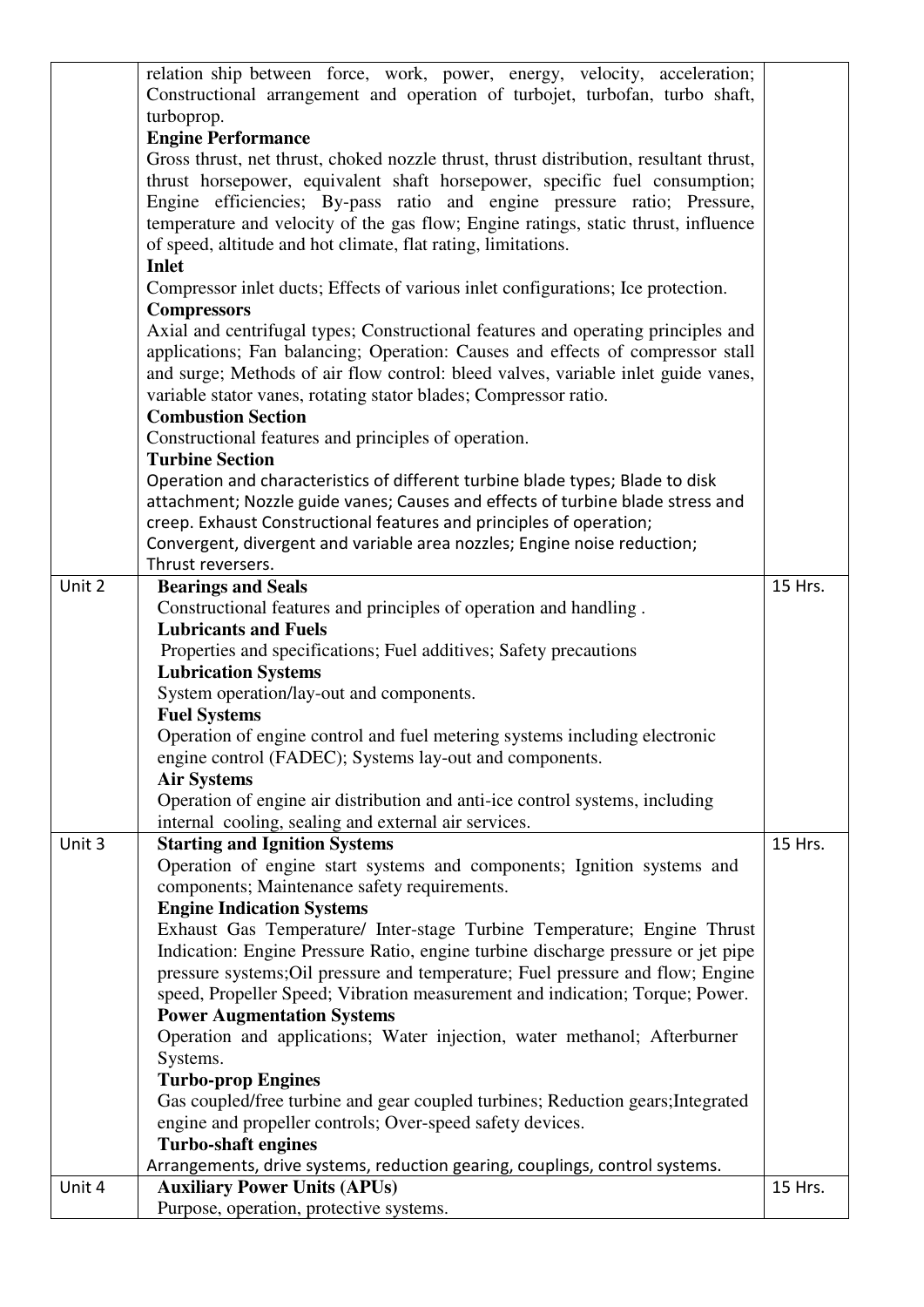|                           | <b>Power plant Installation</b>                                                                                            |  |
|---------------------------|----------------------------------------------------------------------------------------------------------------------------|--|
|                           | Configuration of firewalls, cowlings, acoustic panels, engine mounts, anti-                                                |  |
|                           | vibration mounts, hoses, pipes, feeders, connectors, wiring looms, control                                                 |  |
|                           | cables and rods, lifting points and drains.                                                                                |  |
|                           | <b>Fire Protection Systems</b>                                                                                             |  |
|                           | Operation of detection and extinguishing systems.                                                                          |  |
|                           | <b>Engine Monitoring and Ground Operation</b><br>Procedures for starting and ground run-up; Interpretation of engine power |  |
|                           | output and parameters; Trend (including oil analysis, vibration and                                                        |  |
|                           | boroscope) monitoring;                                                                                                     |  |
|                           | Inspection of engine and components to criteria, tolerances and data specified                                             |  |
|                           | by engine manufacturer; Compressor washing/cleaning; Foreign Object                                                        |  |
|                           | Damage.                                                                                                                    |  |
|                           | <b>Engine Storage and Preservation</b>                                                                                     |  |
|                           | Preservation and depreservation for the engine and accessories/ systems.                                                   |  |
| <b>Reference Books:</b>   |                                                                                                                            |  |
|                           | Aircraft Gas Turbine Technology by IRWINE TREAGER                                                                          |  |
|                           | The Jet Engine' by ROLLS ROYCE                                                                                             |  |
|                           | Power plant Section Text book- (EA-ITP-P)                                                                                  |  |
|                           | Aviation Maintenance Technician Series by Dale Crane                                                                       |  |
|                           | Jet Aircraft power Systems' by JACK V. CASAMASSA and RALPH D.BENT                                                          |  |
|                           | Gas Turbine Engines' by Turbomeca, Bordes, France.                                                                         |  |
|                           | Hydraulic Servo Systems' by M.GUILLON                                                                                      |  |
|                           | Introduction to Flight by JOHN ANDERSON:                                                                                   |  |
|                           | Civil Aircraft Inspection Procedure (CAP459) Part- II Aircraft                                                             |  |
|                           | Aircraft Power Plants by M.J.KROES, T.W.Wild, R.D.Bent and J.L.McKINLEY;                                                   |  |
| <b>List of Practical:</b> |                                                                                                                            |  |
| 1                         | Identify engine types, modules and subassemblies and components of turbine                                                 |  |
|                           | engines.                                                                                                                   |  |
| 2                         | Identify various parts of thrust management and bypass system of turbine engine.                                           |  |
| 3                         | Identification and inspection of compressors stages.                                                                       |  |
| $\overline{\mathbf{4}}$   | Engine compressor surge and stall management components and control.                                                       |  |
| 5                         | Identification various components of combustion systems and methods of                                                     |  |
|                           | cooling's.                                                                                                                 |  |
| 6                         | Identification of exhaust system and methods of noise reduction                                                            |  |
| 7                         | Identification and inspection of components of thrust reversal system.                                                     |  |
| 8                         | Identify normal & electronic fuel control, monitoring and indication<br>system                                             |  |
| 9                         | Familiarization with methods of engine starting and ignition systems.                                                      |  |
| 10                        | Operation check of Engine indicating systems.                                                                              |  |
| 11                        | Familiarization of APU starting and shutdown procedure                                                                     |  |
| 12                        | Familiarization with power plant removal $\&$ installation                                                                 |  |
| 13                        | Visual Inspection of engines                                                                                               |  |
| 14                        | Typical engine control rigging.                                                                                            |  |
| 15                        | Familiarization with engines and airframe interface.                                                                       |  |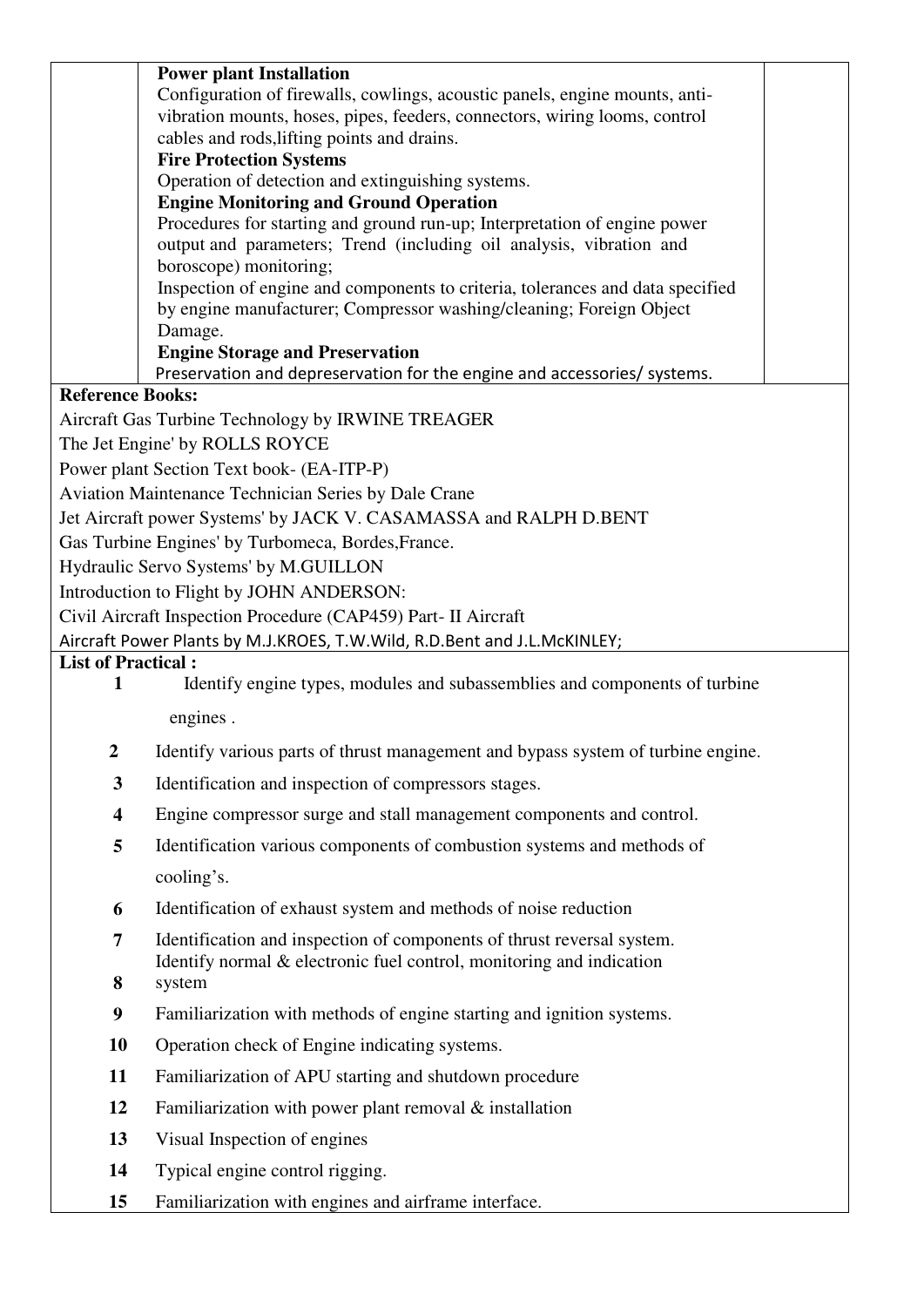| 16 | Testing of engine fire monitoring and extinguishing operation      |
|----|--------------------------------------------------------------------|
|    | Identify engine types, modules and subassemblies and components of |
|    | turbine                                                            |
| 17 | engines.                                                           |

|             | Subject: Gas Turbine Engine(Avionics) |                        |                |                    |                                      |                   |                   |              |  |
|-------------|---------------------------------------|------------------------|----------------|--------------------|--------------------------------------|-------------------|-------------------|--------------|--|
|             | Program: B Sc (Honours) AM            |                        |                |                    | Subject Code: AM0435                 |                   | Semester: IV      |              |  |
|             |                                       |                        |                |                    |                                      |                   |                   |              |  |
|             |                                       | <b>Teaching Scheme</b> |                |                    | <b>Examination Evaluation Scheme</b> |                   |                   |              |  |
|             |                                       |                        |                | <b>University</b>  | <b>University</b>                    | <b>Continuous</b> | <b>Continuous</b> | <b>Total</b> |  |
|             |                                       |                        |                | <b>Theory</b>      | <b>Practical</b>                     | Internal          | <b>Internal</b>   |              |  |
|             |                                       |                        |                | <b>Examination</b> | <b>Examination</b>                   | Evaluation        | <b>Evaluation</b> |              |  |
|             | <b>Tutorial</b>                       | <b>Practical</b>       | <b>Credits</b> |                    |                                      | $(CIE)$ -         | $(CIE)$ -         |              |  |
| Lectu<br>re |                                       |                        |                |                    |                                      | <b>Theory</b>     | <b>Practical</b>  |              |  |
| 4           | 0                                     | 4                      | 6              | 60                 | 60                                   | 40                | 40                | 200          |  |

| Unit 1 | <b>Fundamentals</b>                                                                   | 15 Hrs. |
|--------|---------------------------------------------------------------------------------------|---------|
|        | Potential energy, kinetic energy, Newton's laws of motion, Brayton cycle; The         |         |
|        | relation ship between force, work, power, energy, velocity, acceleration;             |         |
|        | Constructional arrangement and operation of turbojet, turbofan, turbo shaft,          |         |
|        | turboprop.                                                                            |         |
|        | <b>Engine Performance</b>                                                             |         |
|        | thrust distribution, resultant thrust, thrust horsepower, Pressure, temperature and   |         |
|        | velocity of the gas flow; Engine ratings, static thrust, influence of speed, altitude |         |
|        | and hot climate, flat rating, limitations.                                            |         |
|        | <b>Inlet</b>                                                                          |         |
|        | Compressor inlet ducts;                                                               |         |
|        | <b>Compressors</b>                                                                    |         |
|        | Axial and centrifugal types; Constructional features and operating                    |         |
|        | <b>Combustion Section</b>                                                             |         |
|        | Constructional features and principles of operation.                                  |         |
|        | <b>Turbine Section</b>                                                                |         |
|        | Exhaust Constructional features and principles of operation                           |         |
| Unit 2 | <b>Fuel Systems</b>                                                                   | 15 Hrs. |
|        | Operation of engine control and fuel metering systems including electronic            |         |
|        | engine control (FADEC); Systems lay-out and components.                               |         |
|        | <b>Air Systems</b>                                                                    |         |
|        | Operation of engine air distribution and anti-ice control systems,                    |         |
| Unit 3 | <b>Starting and Ignition Systems</b>                                                  | 15 Hrs. |
|        | Operation of engine start systems and components; Ignition systems and                |         |
|        | components; Maintenance safety requirements.                                          |         |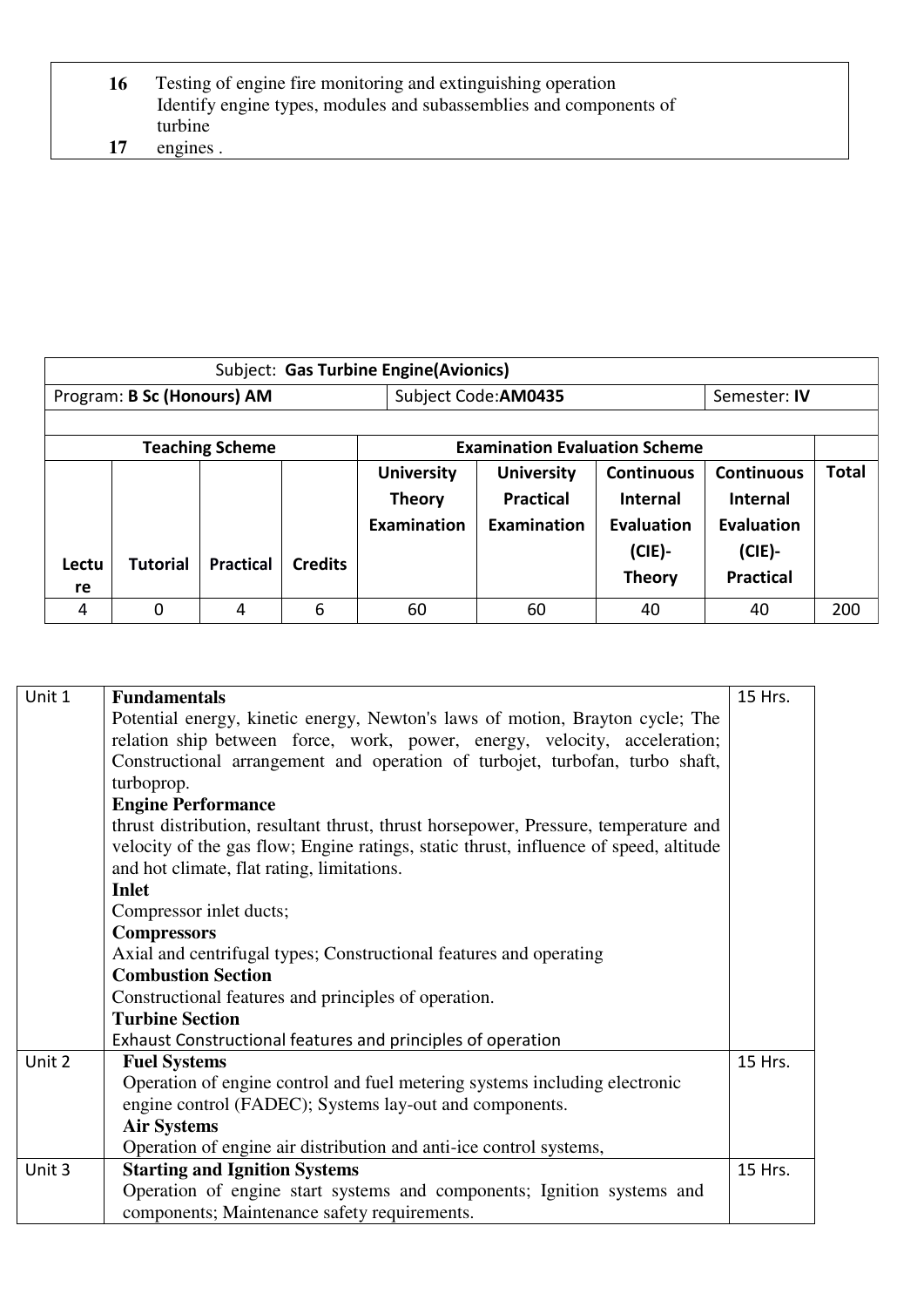|                           | <b>Engine Indication Systems</b><br>Exhaust Gas Temperature/ Inter-stage Turbine Temperature; Engine Thrust<br>Indication: Engine Pressure Ratio, engine turbine discharge pressure or jet pipe<br>pressure systems; Oil pressure and temperature; Fuel pressure and flow; Engine<br>speed, Propeller Speed; |  |  |  |  |  |
|---------------------------|--------------------------------------------------------------------------------------------------------------------------------------------------------------------------------------------------------------------------------------------------------------------------------------------------------------|--|--|--|--|--|
| <b>Reference Books:</b>   |                                                                                                                                                                                                                                                                                                              |  |  |  |  |  |
|                           | Aircraft Gas Turbine Technology by IRWINE TREAGER                                                                                                                                                                                                                                                            |  |  |  |  |  |
|                           | The Jet Engine' by ROLLS ROYCE                                                                                                                                                                                                                                                                               |  |  |  |  |  |
|                           | Power plant Section Text book- (EA-ITP-P)                                                                                                                                                                                                                                                                    |  |  |  |  |  |
|                           | Aviation Maintenance Technician Series by Dale Crane                                                                                                                                                                                                                                                         |  |  |  |  |  |
|                           | Jet Aircraft power Systems' by JACK V. CASAMASSA and RALPH D.BENT                                                                                                                                                                                                                                            |  |  |  |  |  |
|                           | Gas Turbine Engines' by Turbomeca, Bordes, France.                                                                                                                                                                                                                                                           |  |  |  |  |  |
|                           | Hydraulic Servo Systems' by M.GUILLON                                                                                                                                                                                                                                                                        |  |  |  |  |  |
|                           | Introduction to Flight by JOHN ANDERSON:                                                                                                                                                                                                                                                                     |  |  |  |  |  |
|                           | Civil Aircraft Inspection Procedure (CAP459) Part- II Aircraft                                                                                                                                                                                                                                               |  |  |  |  |  |
|                           | Aircraft Power Plants by M.J.KROES, T.W.Wild, R.D.Bent and J.L.McKINLEY;                                                                                                                                                                                                                                     |  |  |  |  |  |
| <b>List of Practical:</b> |                                                                                                                                                                                                                                                                                                              |  |  |  |  |  |
| $\mathbf{1}$              | Identify engine types, modules and subassemblies and components of turbine                                                                                                                                                                                                                                   |  |  |  |  |  |
|                           | engines.                                                                                                                                                                                                                                                                                                     |  |  |  |  |  |
| $\overline{2}$            | Identify various parts of thrust management and bypass system of turbine engine.                                                                                                                                                                                                                             |  |  |  |  |  |
| $\mathbf{3}$              | Identification and inspection of compressors stages.                                                                                                                                                                                                                                                         |  |  |  |  |  |
| $\overline{\mathbf{4}}$   | Engine compressor surge and stall management components and control.                                                                                                                                                                                                                                         |  |  |  |  |  |
| 5                         | Identification various components of combustion systems and methods of                                                                                                                                                                                                                                       |  |  |  |  |  |
|                           | cooling's.                                                                                                                                                                                                                                                                                                   |  |  |  |  |  |
| 6                         | Identification of exhaust system and methods of noise reduction                                                                                                                                                                                                                                              |  |  |  |  |  |
| 7                         | Identification and inspection of components of thrust reversal system.                                                                                                                                                                                                                                       |  |  |  |  |  |
| 8                         | Identify normal & electronic fuel control, monitoring and indication<br>system                                                                                                                                                                                                                               |  |  |  |  |  |
| $\boldsymbol{9}$          | Familiarization with methods of engine starting and ignition systems.                                                                                                                                                                                                                                        |  |  |  |  |  |
| 10                        | Operation check of Engine indicating systems.                                                                                                                                                                                                                                                                |  |  |  |  |  |
| 11                        | Familiarization of APU starting and shutdown procedure                                                                                                                                                                                                                                                       |  |  |  |  |  |
| 12                        | Familiarization with power plant removal $\&$ installation                                                                                                                                                                                                                                                   |  |  |  |  |  |
| 13                        | Visual Inspection of engines                                                                                                                                                                                                                                                                                 |  |  |  |  |  |
| 14                        | Typical engine control rigging.                                                                                                                                                                                                                                                                              |  |  |  |  |  |
| 15                        | Familiarization with engines and airframe interface.                                                                                                                                                                                                                                                         |  |  |  |  |  |
| 16                        | Testing of engine fire monitoring and extinguishing operation<br>Identify engine types, modules and subassemblies and components of<br>turbine                                                                                                                                                               |  |  |  |  |  |
| 17                        | engines.                                                                                                                                                                                                                                                                                                     |  |  |  |  |  |
|                           |                                                                                                                                                                                                                                                                                                              |  |  |  |  |  |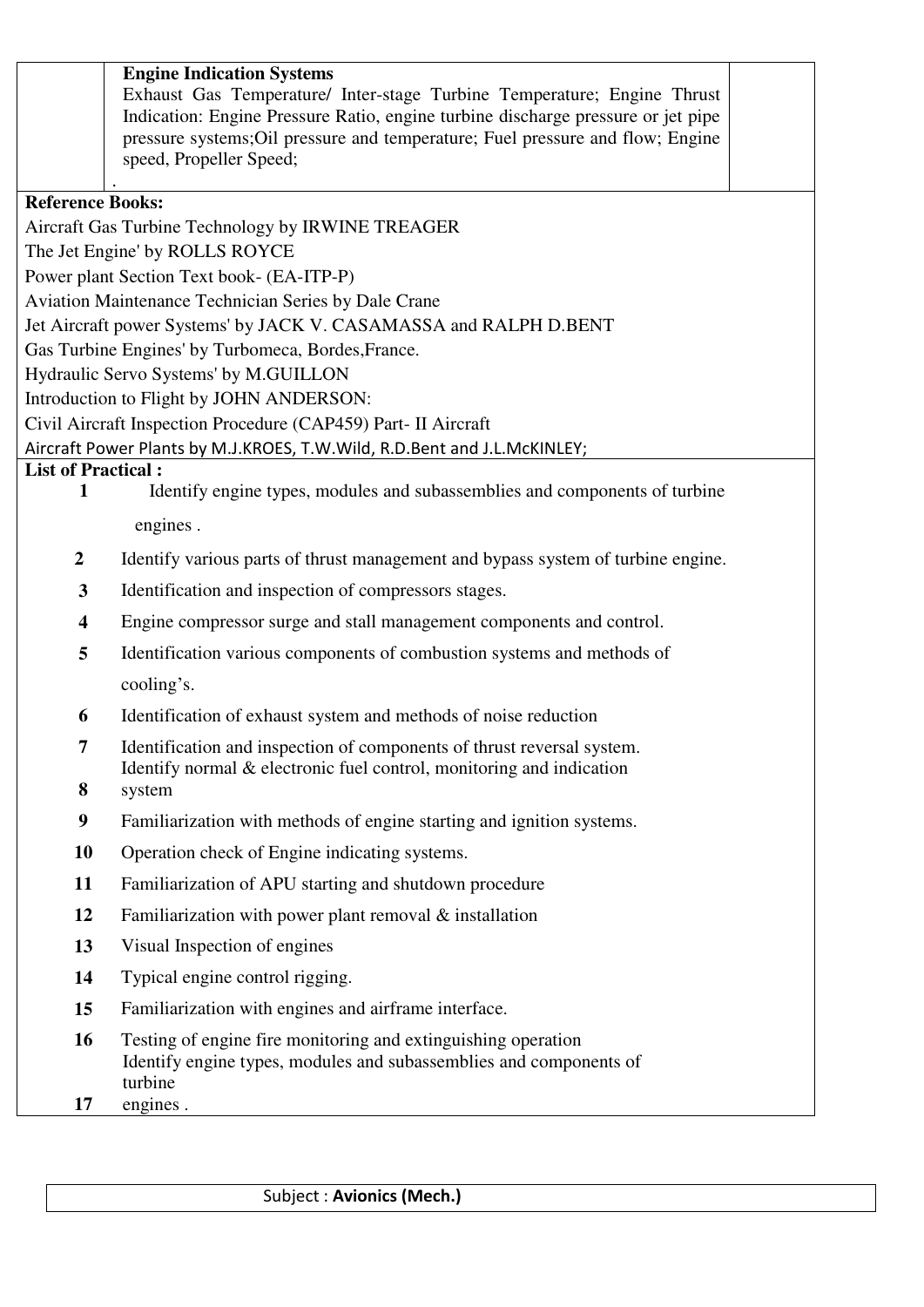| Program: B Sc (Honours) AM |                 |                        |                | Subject Code: AM0433                                     |                                                             |                                                                                         | Semester: <b>IV</b>                                                                 |              |
|----------------------------|-----------------|------------------------|----------------|----------------------------------------------------------|-------------------------------------------------------------|-----------------------------------------------------------------------------------------|-------------------------------------------------------------------------------------|--------------|
|                            |                 | <b>Teaching Scheme</b> |                |                                                          | <b>Examination Evaluation Scheme</b>                        |                                                                                         |                                                                                     |              |
| Lectu<br>re                | <b>Tutorial</b> | <b>Practical</b>       | <b>Credits</b> | <b>University</b><br><b>Theory</b><br><b>Examination</b> | <b>University</b><br><b>Practical</b><br><b>Examination</b> | <b>Continuous</b><br><b>Internal</b><br><b>Evaluation</b><br>$(CIE)$ -<br><b>Theory</b> | <b>Continuous</b><br><b>Internal</b><br>Evaluation<br>$(CIE)$ -<br><b>Practical</b> | <b>Total</b> |
| 4                          |                 | 4                      | 6              | 40                                                       | 40                                                          | 60                                                                                      | 60                                                                                  | 200          |

# **Course Objectives :**

- 1. Study about Communication system in aircraft. (ATA 23).
- 2. Study about Navigation system in aircraft (ATA 34).
- 3. Study about Auto-flight (ATA 22).
- 4. Information Systems (ATA46)
- 5. Operation, function and use of avionic general test equipment.

## **Course Outcomes :**

- CO 1: Categorize different types of communication systems used in aircraft. [BT-4]
- CO 2: Demonstrate the various types of navigation systems used in aircraft. [BT-3]
- CO 3: Classify the various components of auto-flight system. [BT-4]
- CO 5: Classify the various components of onboard maintenance system. [BT-4]
- CO 6: Describe aircraft information system. [BT-2]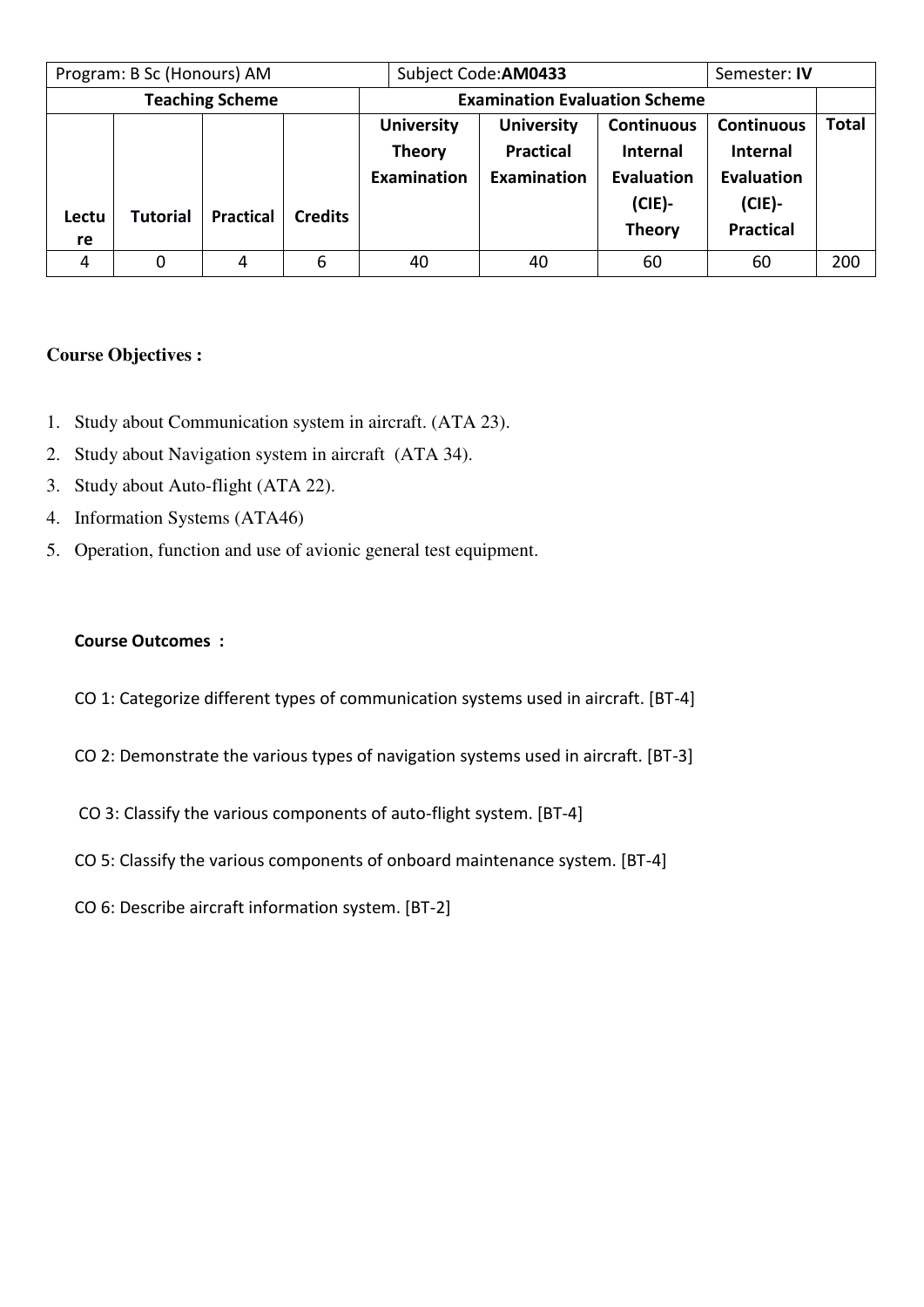#### **Course Content:**

| Unit 1                  | <b>Communication (ATA 23)</b>                                                                   | <b>15 Hrs.</b> |
|-------------------------|-------------------------------------------------------------------------------------------------|----------------|
|                         | Fundamentals of radio wave propagation, antennas, transmission lines, communication,            |                |
|                         | receiver and transmitter; Emergency Locator Transmitters; Cockpit Voice Recorder;               |                |
| Unit 2                  | <b>Navigation (ATA 34)</b>                                                                      | <b>15 Hrs.</b> |
|                         | Flight Management Systems; Air Traffic Control transponder, secondary surveillance radar;       |                |
|                         | Traffic Alert and Collision Avoidance System(TCAS); Weather avoidance radar; Radio              |                |
|                         | altimeter; IRS-Inertial reference system; TCAS-Traffic Collision Avoidance system;              |                |
|                         |                                                                                                 |                |
| Unit 3                  | Auto-flight (ATA 22)                                                                            | <b>15 Hrs.</b> |
|                         | Fundamentals of automatic flight control including working principles and current               |                |
|                         | terminology;                                                                                    |                |
|                         | <b>On board Maintenance Systems (ATA 45)</b>                                                    |                |
|                         | Central maintenance computers; Data loading system; Electronic library system; Printing;        |                |
|                         | Structure monitoring (damage tolerance monitoring).                                             |                |
| Unit 4                  | <b>Information Systems (ATA46)</b>                                                              | <b>15 Hrs.</b> |
|                         | The units and components which furnish a means of storing, updating and retrieving digital      |                |
|                         | information traditionally provided on paper, microfilm or microfiche. Includes units that are   |                |
|                         | dedicated to the information storage and retrieval function such as the electronic library mass |                |
|                         | storage and controller. Does not include units or components installed for other uses and       |                |
|                         | shared with other systems, such as flight deck printer or general use display; Typical          |                |
|                         | examples include Air Traffic and Information Management Systems and Network Server              |                |
|                         | Systems; Aircraft General Information System; Flight Deck Information System;                   |                |
|                         | Maintenance Information System; Passenger Cabin Information System; Miscellaneous               |                |
|                         | Information System.                                                                             |                |
|                         |                                                                                                 |                |
| <b>Reference Books:</b> |                                                                                                 |                |
|                         | Micro Electronics Aircraft System- by E.H.J.Pallett                                             |                |
|                         | Avionics Systems operation & Maintenance by James W Wasson                                      |                |
|                         | Aircraft Electricity and electronics-by Bent McKinley and also by Eismin/Bent McKinley          |                |
|                         | Civil Aircraft Inspection Procedure(CAP 459) -Part II Aircraft Integrated                       |                |
|                         |                                                                                                 |                |

# **List of Practical**

VHF / HF Communications LRU replacement and Communication

- **1**  Check.
- **2** Use of various test equipment for avionics system maintenance.
- **3** VHF Navigation LRU replacement and system tests.
- **4** Inspection / testing of ELT
- **5** CVR switching and recording
- **6** Antenna replacement and system testing
- **7** Radio Standing Wave ratio Measurement Tests.
- **8** Function Testing of ATC / TCAS system components.
- **9** Operation test of Weather Radar system.
- **10** Intercommunication / Passenger Address Component function testing.
- **11** ILS / VOR Systems function testing using appropriate test equipment e.g. Nav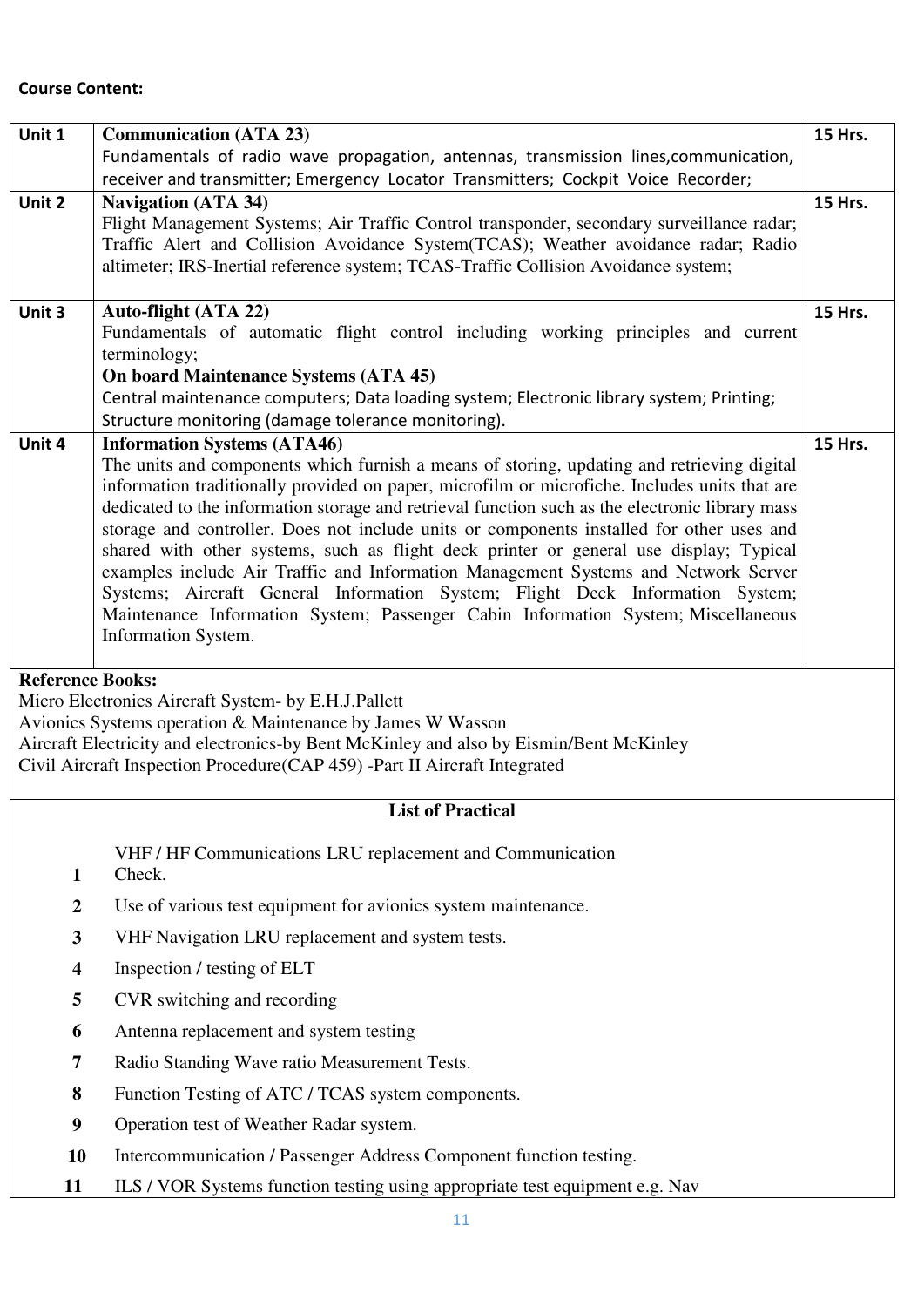401/402.

- **12** Radio Altimeter system test utilizing appropriate (555) test set.
- **13** DME / VOR Functional Testing utilizing appropriate test set.
- **14** ADF component functions and tests.
- **15** Functional check of inertial navigation system
- **16** Operational testing of Flight Director System's and auto pilot system.
- **17** Locate Autothrottle systems components and bite test.
- **18** Perform BITE on Central Maintenance system.

|                            |                 |                  |                | Subject: Avionics (Avio.)                         |                                                             |                                                                                         |                                                                                            |       |
|----------------------------|-----------------|------------------|----------------|---------------------------------------------------|-------------------------------------------------------------|-----------------------------------------------------------------------------------------|--------------------------------------------------------------------------------------------|-------|
| Program: B Sc (Honours) AM |                 |                  |                | Subject Code: AM0436                              |                                                             | Semester: IV                                                                            |                                                                                            |       |
| <b>Teaching Scheme</b>     |                 |                  |                |                                                   | <b>Examination Evaluation Scheme</b>                        |                                                                                         |                                                                                            |       |
| Lectu<br>re                | <b>Tutorial</b> | <b>Practical</b> | <b>Credits</b> | <b>University</b><br><b>Theory</b><br>Examination | <b>University</b><br><b>Practical</b><br><b>Examination</b> | <b>Continuous</b><br><b>Internal</b><br><b>Evaluation</b><br>$(CIE)$ -<br><b>Theory</b> | <b>Continuous</b><br><b>Internal</b><br><b>Evaluation</b><br>$(CIE)$ -<br><b>Practical</b> | Total |
| 4                          |                 | 4                | 6              | 40                                                | 40                                                          | 60                                                                                      | 60                                                                                         | 200   |

## **Course Content:**

| Unit 1 | <b>Communication (ATA 23)</b>                                                             | <b>15 Hrs.</b> |  |  |  |  |  |
|--------|-------------------------------------------------------------------------------------------|----------------|--|--|--|--|--|
|        | Fundamentals of radio wave propagation, antennas, transmission lines, communication,      |                |  |  |  |  |  |
|        | receiver and transmitter; Working principles of following systems: Very High Frequency    |                |  |  |  |  |  |
|        | (VHF) communication; High Frequency (HF) communication; Audio; Emergency Locator          |                |  |  |  |  |  |
|        | Transmitters; Cockpit Voice Recorder; ARIN communication and reporting;                   |                |  |  |  |  |  |
| Unit 2 | <b>Navigation (ATA 34)</b><br>15 Hrs.                                                     |                |  |  |  |  |  |
|        | Very High Frequency omnidirectional range (VOR); Automatic Direction Finding (ADF)        |                |  |  |  |  |  |
|        | Instrument Landing System (ILS); Microwave Landing System (MLS); Distance Measuring       |                |  |  |  |  |  |
|        | Equipment (DME); Very Low Frequency and hyperbolic navigation (VLF/Omega); Doppler        |                |  |  |  |  |  |
|        | navigation; Area navigation, RNAV systems; Flight Management Systems; Global              |                |  |  |  |  |  |
|        | Positioning System (GPS), Global Navigation Satellite Systems (GNSS); Inertial Navigation |                |  |  |  |  |  |
|        | System; Air Traffic Control transponder, secondary surveillance radar; Traffic Alert and  |                |  |  |  |  |  |
|        | Collision Avoidance System (TCAS); Weather avoidance radar; Radio altimeter; IRS-Inertial |                |  |  |  |  |  |
|        | reference system; TCAS-Traffic Collision Avoidance system;                                |                |  |  |  |  |  |
|        | Weather avoidance radar; Radio altimeter; IRS-Inertial reference system; TCAS-Traffic     |                |  |  |  |  |  |
|        | Collision Avoidance system;                                                               |                |  |  |  |  |  |
| Unit 3 | Auto-flight (ATA 22)                                                                      | <b>15 Hrs.</b> |  |  |  |  |  |
|        | Fundamentals of automatic flight control including working principles and current         |                |  |  |  |  |  |
|        | terminology;                                                                              |                |  |  |  |  |  |
|        | Flight Director System; Command signal processing; Modes of operation: roll, pitch and    |                |  |  |  |  |  |
|        | yaw channels; Yaw dampers; Auto-throttle systems; Automatic Landing Systems: principles   |                |  |  |  |  |  |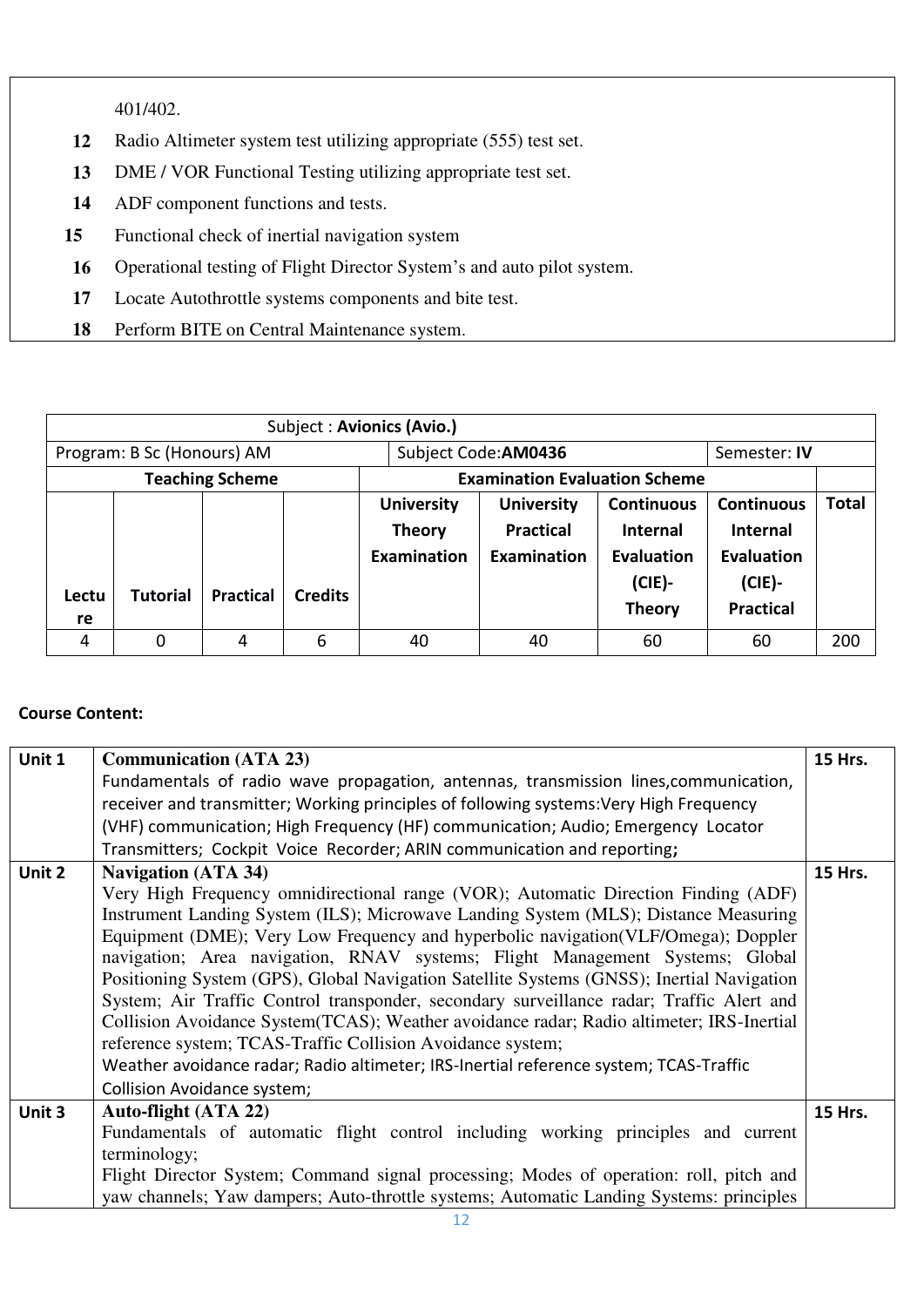|                         | and categories, modes of operation, Approach, glideslope, land, go-around, system monitors<br>and failure conditions. FBW-Fly by Wire                                                                                                                                                                                   |         |  |  |  |  |  |  |
|-------------------------|-------------------------------------------------------------------------------------------------------------------------------------------------------------------------------------------------------------------------------------------------------------------------------------------------------------------------|---------|--|--|--|--|--|--|
|                         | <b>On board Maintenance Systems (ATA 45)</b>                                                                                                                                                                                                                                                                            |         |  |  |  |  |  |  |
|                         |                                                                                                                                                                                                                                                                                                                         |         |  |  |  |  |  |  |
|                         | Central maintenance computers; Data loading system; Electronic library system; Printing;                                                                                                                                                                                                                                |         |  |  |  |  |  |  |
|                         | Structure monitoring (damage tolerance monitoring). Software<br>management control:                                                                                                                                                                                                                                     |         |  |  |  |  |  |  |
|                         | of restrictions, airworthiness requirements and possible catastrophic effects<br>Awareness                                                                                                                                                                                                                              |         |  |  |  |  |  |  |
|                         | of unapproved changes to software programmes                                                                                                                                                                                                                                                                            |         |  |  |  |  |  |  |
| Unit 4                  | <b>Information Systems (ATA46)</b>                                                                                                                                                                                                                                                                                      | 15 Hrs. |  |  |  |  |  |  |
|                         | The units and components which furnish a means of storing, updating and retrieving digital                                                                                                                                                                                                                              |         |  |  |  |  |  |  |
|                         | information traditionally provided on paper, microfilm or microfiche. Includes units that are                                                                                                                                                                                                                           |         |  |  |  |  |  |  |
|                         | dedicated to the information storage and retrieval function such as the electronic library mass                                                                                                                                                                                                                         |         |  |  |  |  |  |  |
|                         | storage and controller. Does not include units or components installed for other uses and                                                                                                                                                                                                                               |         |  |  |  |  |  |  |
|                         | shared with other systems, such as flight deck printer or general use display; Typical                                                                                                                                                                                                                                  |         |  |  |  |  |  |  |
|                         | examples include Air Traffic and Information Management Systems and Network Server                                                                                                                                                                                                                                      |         |  |  |  |  |  |  |
|                         | Systems; Aircraft General Information System; Flight Deck Information System;                                                                                                                                                                                                                                           |         |  |  |  |  |  |  |
|                         | Maintenance Information System; Passenger Cabin Information System; Miscellaneous                                                                                                                                                                                                                                       |         |  |  |  |  |  |  |
|                         | Information System.                                                                                                                                                                                                                                                                                                     |         |  |  |  |  |  |  |
|                         | <b>Avionic General Test Equipment</b>                                                                                                                                                                                                                                                                                   |         |  |  |  |  |  |  |
|                         | Operation, function and use of avionic general test equipment. Cabin System; Information                                                                                                                                                                                                                                |         |  |  |  |  |  |  |
|                         | system.                                                                                                                                                                                                                                                                                                                 |         |  |  |  |  |  |  |
| <b>Reference Books:</b> |                                                                                                                                                                                                                                                                                                                         |         |  |  |  |  |  |  |
|                         |                                                                                                                                                                                                                                                                                                                         |         |  |  |  |  |  |  |
|                         | Micro Electronics Aircraft System- by E.H.J.Pallett                                                                                                                                                                                                                                                                     |         |  |  |  |  |  |  |
|                         | Avionics Systems operation & Maintenance by James W Wasson                                                                                                                                                                                                                                                              |         |  |  |  |  |  |  |
|                         | Aircraft Electricity and electronics-by Bent McKinley and also by Eismin/Bent McKinley<br>$C_1$ $C_2$ $D_1$ $D_2$ $D_3$ $D_4$ $D_5$ $D_6$ $D_6$ $D_7$ $D_8$ $D_8$ $D_9$ $D_1$ $D_2$ $D_3$ $D_4$ $D_1$ $D_2$ $D_3$ $D_4$ $D_1$ $D_2$ $D_3$ $D_4$ $D_1$ $D_2$ $D_3$ $D_4$ $D_1$ $D_2$ $D_3$ $D_4$ $D_1$ $D_2$ $D_3$ $D_4$ |         |  |  |  |  |  |  |
|                         |                                                                                                                                                                                                                                                                                                                         |         |  |  |  |  |  |  |

Civil Aircraft Inspection Procedure(CAP 459) -Part II Aircraft Integrated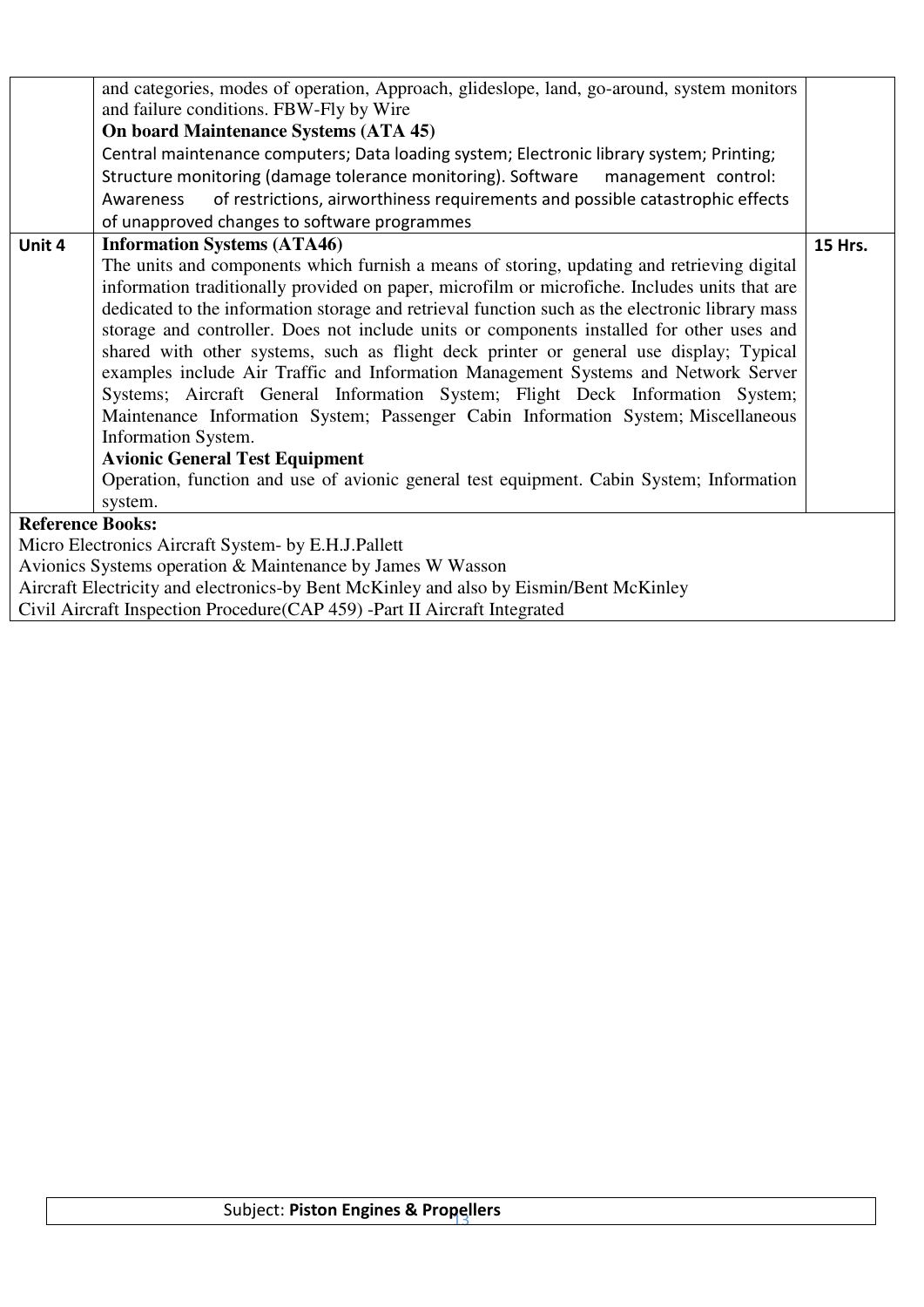| Program: B Sc (Honours) AM |                 |                  |                |                                      | Subject Code: AM0434 |                   | Semester: <b>IV</b> |              |
|----------------------------|-----------------|------------------|----------------|--------------------------------------|----------------------|-------------------|---------------------|--------------|
| <b>Teaching Scheme</b>     |                 |                  |                | <b>Examination Evaluation Scheme</b> |                      |                   |                     |              |
|                            |                 |                  |                | <b>University</b>                    | <b>University</b>    | <b>Continuous</b> | <b>Continuous</b>   | <b>Total</b> |
|                            |                 |                  |                | <b>Theory</b>                        | <b>Practical</b>     | <b>Internal</b>   | <b>Internal</b>     |              |
|                            |                 |                  |                | Examination                          | <b>Examination</b>   | Evaluation        | Evaluation          |              |
| Lectu                      | <b>Tutorial</b> | <b>Practical</b> | <b>Credits</b> |                                      |                      | $(CIE)$ -         | $(CIE)$ -           |              |
|                            |                 |                  |                |                                      |                      | <b>Theory</b>     | <b>Practical</b>    |              |
| re                         |                 |                  |                |                                      |                      |                   |                     |              |
| 5                          | 01              | 00               | 06             | 40                                   | 00                   | 60                | 00                  | 100          |

### **Course Objectives:**

- 1. Study about engine performance, construction, fuel system & electronics engine control.
- 2. Study about ignition system & cooling system.
- 3. Study about supercharging & turbocharging.
- 4. Study about Lubricants and fuels lubrication systems.
- 5. Study about engine indication systems.
- 6. Study about power plant installation.
- 7. Study about engine monitoring and ground operation system.
- 8. Study about engine storage and preservation.

## **Course Outcome :**

- CO 1: Define basic terminology of Propeller and Piston Engine [BT-1]
- CO 2: Differentiate between different types of Propeller and Piston Engines. [BT-2]
- CO 3: Experimental demonstration for propeller Pitch ControlBT-3]
- CO4: Formulate for balancing the propeller. [BT-6]
- CO 5: Explain different methods for Propeller Ice Protection [BT-2]
- CO 6: Summarized various methods for Propeller Storage and Preservation [BT-2]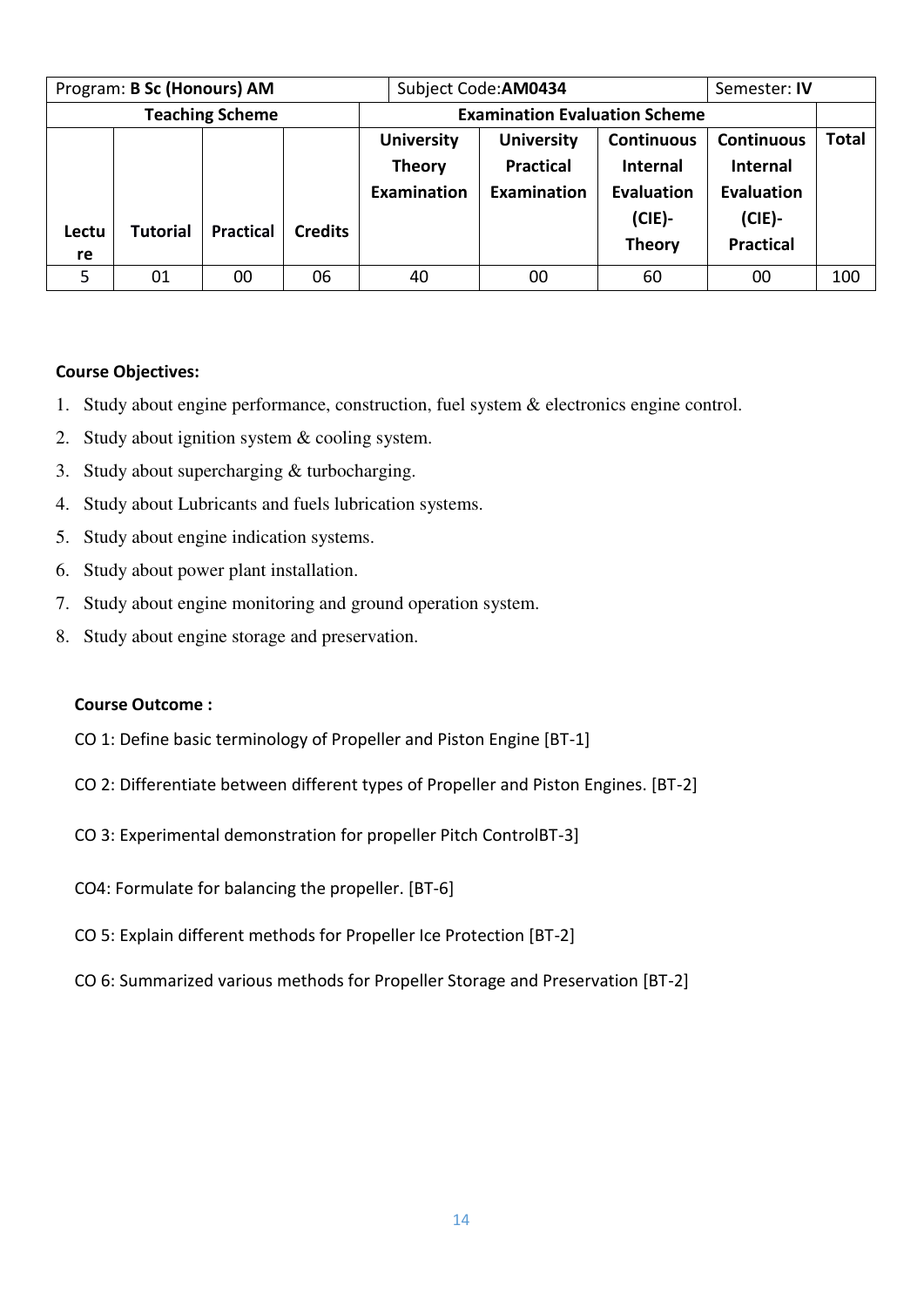| Unit 1 | <b>Fundamentals</b>                                                                                                            | <b>15 Hrs.</b> |  |  |  |  |  |
|--------|--------------------------------------------------------------------------------------------------------------------------------|----------------|--|--|--|--|--|
|        | Mechanical, thermal and volumetric efficiencies operating principles                                                           |                |  |  |  |  |  |
|        | - 2 stroke, 4 stroke, Otto and Diesel, Piston displacement and                                                                 |                |  |  |  |  |  |
|        | compression ratio; Engine configuration and firing order.                                                                      |                |  |  |  |  |  |
|        | <b>Engine Performance</b>                                                                                                      |                |  |  |  |  |  |
|        | Power calculation and measurement; Factors affecting engine                                                                    |                |  |  |  |  |  |
|        | power; Mixtures/leaning, pre-ignition.                                                                                         |                |  |  |  |  |  |
|        | <b>Engine Construction</b>                                                                                                     |                |  |  |  |  |  |
|        | Crank case, crank shaft, cam shafts, sumps; Accessory gearbox;                                                                 |                |  |  |  |  |  |
|        | Cylinder andpiston assemblies Connecting rods, inlet and exhaust                                                               |                |  |  |  |  |  |
|        | manifolds; Valve mechanisms; Propeller reduction gearboxes.                                                                    |                |  |  |  |  |  |
|        | <b>Engine Fuel Systems</b>                                                                                                     |                |  |  |  |  |  |
|        | Carburettors Types, construction and principles of operation; Icing                                                            |                |  |  |  |  |  |
|        | and heating                                                                                                                    |                |  |  |  |  |  |
|        | <b>Electronic engine control</b>                                                                                               |                |  |  |  |  |  |
|        | Operation of engine control and fuel metering systems including                                                                |                |  |  |  |  |  |
|        | electronic engine control (FADEC); Systems lay-out and components                                                              |                |  |  |  |  |  |
| Unit 2 | <b>Starting and Ignition Systems</b>                                                                                           | 15 Hrs.        |  |  |  |  |  |
|        | Starting systems, pre-heat systems; Magneto types, construction and                                                            |                |  |  |  |  |  |
|        | principles of operation; Ignition harnesses, spark plugs; Low and                                                              |                |  |  |  |  |  |
|        | high tension systems.                                                                                                          |                |  |  |  |  |  |
|        | <b>Induction, Exhaust and Cooling Systems</b>                                                                                  |                |  |  |  |  |  |
|        | Construction and operation of: induction systems including alternate                                                           |                |  |  |  |  |  |
|        | air systems; Exhaust systems, engine cooling systems — air and                                                                 |                |  |  |  |  |  |
|        | liquid.                                                                                                                        |                |  |  |  |  |  |
|        | Supercharging/Turbocharging                                                                                                    |                |  |  |  |  |  |
|        | Construction and operation of supercharging/turbocharging                                                                      |                |  |  |  |  |  |
|        | systems; System terminology; Control systems; System protection.                                                               |                |  |  |  |  |  |
|        | <b>Lubricants and Fuels</b>                                                                                                    |                |  |  |  |  |  |
|        | Properties and specifications; Fuel additives; Safety precautions                                                              |                |  |  |  |  |  |
|        | <b>Lubrication Systems</b>                                                                                                     |                |  |  |  |  |  |
|        | System operation/lay-out and components.                                                                                       |                |  |  |  |  |  |
| Unit 3 | <b>Engine Indication Systems</b>                                                                                               | <b>15 Hrs.</b> |  |  |  |  |  |
|        | Engine speed; Cylinder head temperature; Coolant temperature; Oil                                                              |                |  |  |  |  |  |
|        | pressure and temperature; Exhaust Gas Temperature; Fuel pressure                                                               |                |  |  |  |  |  |
|        | and flow; Manifold pressure.                                                                                                   |                |  |  |  |  |  |
|        | <b>Power plant Installation</b>                                                                                                |                |  |  |  |  |  |
|        | Configuration of firewalls, cowlings, acoustic panels, engine mounts,                                                          |                |  |  |  |  |  |
|        | anti-vibration mounts, hoses, pipes, feeders, connectors, wiring<br>looms, control cables and rods, lifting points and drains. |                |  |  |  |  |  |
|        | <b>Engine Monitoring and Ground Operation</b>                                                                                  |                |  |  |  |  |  |
|        | Procedures for starting and ground run-up; Interpretation of engine                                                            |                |  |  |  |  |  |
|        | power output and parameters;<br>Inspection<br>of<br>engine<br>and                                                              |                |  |  |  |  |  |
|        | components:<br>criteria, tolerances, and data specified by engine                                                              |                |  |  |  |  |  |
|        | manufacturer.                                                                                                                  |                |  |  |  |  |  |
|        | <b>Engine Storage and Preservation</b>                                                                                         |                |  |  |  |  |  |
|        | Preservation and de-preservation for the engine and accessories/                                                               |                |  |  |  |  |  |
|        | systems.                                                                                                                       |                |  |  |  |  |  |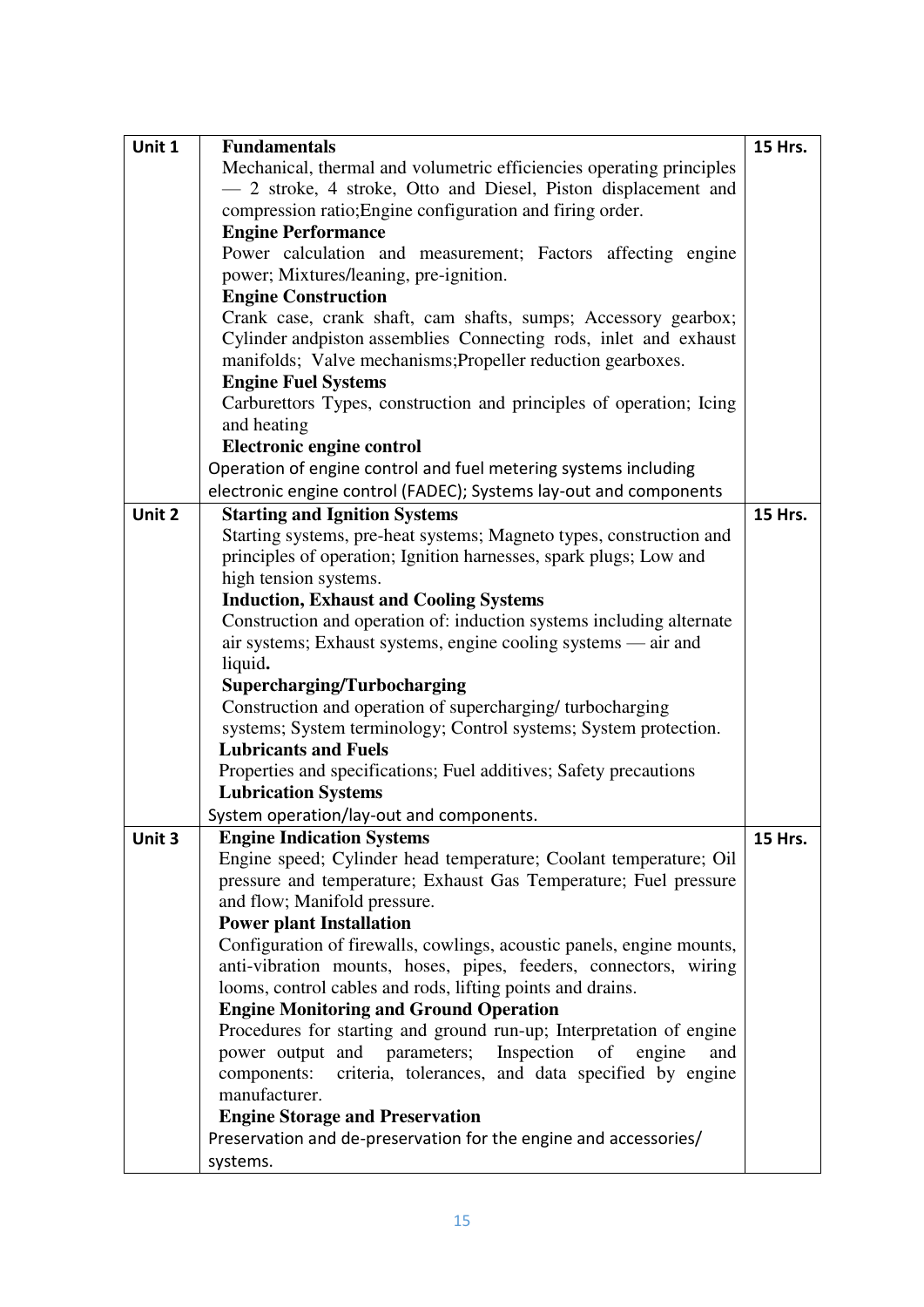| <b>Aircraft Propeller</b><br>Unit 4<br><b>15 Hrs.</b><br>Fundamentals; Blade element theory; High/low blade angle, reverse               |  |
|------------------------------------------------------------------------------------------------------------------------------------------|--|
|                                                                                                                                          |  |
| angle, angle of attack, rotational speed; Propeller slip; Aerodynamic,                                                                   |  |
| centrifugal, and thrust forces, Torque, Relative airflow on blade angle                                                                  |  |
| of attack; Vibration and resonance.                                                                                                      |  |
| <b>Propeller Construction:</b>                                                                                                           |  |
| Construction methods and materials used in wooden, composite and<br>metal propellers; Blade station, blade face, blade shank, blade back |  |
| and hub assembly; fixed pitch, controllable pitch, constant                                                                              |  |
| speeding propeller; Propeller/spinner installation.                                                                                      |  |
| <b>Propeller Pitch Control</b>                                                                                                           |  |
| Speed control and pitch change methods, mechanical and                                                                                   |  |
| electrical/electronic; Feathering and reverse pitch; Over speed                                                                          |  |
| protection.<br><b>Propeller Synchronising</b>                                                                                            |  |
| Synchronising and synchrophasing equipment.                                                                                              |  |
| <b>Propeller Ice Protection</b>                                                                                                          |  |
| Fluid and electrical de-icing equipment.                                                                                                 |  |
| <b>Propeller Maintenance</b>                                                                                                             |  |
| Static and dynamic balancing; Blade tracking; Assessment of blade                                                                        |  |
| damage, erosion, corrosion, impact damage, delamination; Propeller<br>treatment/repair schemes; Propeller engine running.                |  |
| <b>Propeller Storage and Preservation</b>                                                                                                |  |
| Propeller preservation and de-preservation.                                                                                              |  |
| <b>Reference Books:</b>                                                                                                                  |  |
| Airframe and Power plant Mechanics (EA-AC 65-12A) -Power Plant Hand FAA                                                                  |  |
| Power Plant-By Bent and McKinley                                                                                                         |  |
| Civil Aircraft Inspection Procedure (CAP 459) Part II Aircraft                                                                           |  |
| Aircraft Propeller and Controls-by Frank Delph                                                                                           |  |
| Power plant Section Text book- (EA-ITP-P)                                                                                                |  |
| Aircraft Piston Engines-By Herschel Smith                                                                                                |  |
| <b>Aviation Maintenance Technician Series by Dale Crane</b>                                                                              |  |
| <b>List of Practical:</b>                                                                                                                |  |
| Familiarise with constructions and functions of piston engines<br>$\mathbf{1}$                                                           |  |
| Identification and inspection of various subassemblies of piston                                                                         |  |
| $\boldsymbol{2}$<br>engines                                                                                                              |  |
| 3<br>Identification and inspection of cylinder and piston assemblies.                                                                    |  |
| Inspection of accessory gear box valve mechanism.<br>$\overline{\mathbf{4}}$                                                             |  |
| Identification and inspection of various components of piston                                                                            |  |
| 5<br>engines.<br>Identification and inspection of engine fuel system and function of                                                     |  |
| carburetor.<br>6                                                                                                                         |  |
|                                                                                                                                          |  |
| Identification and inspection of engine fuel injection system and                                                                        |  |
| electronic fuel control.<br>7                                                                                                            |  |